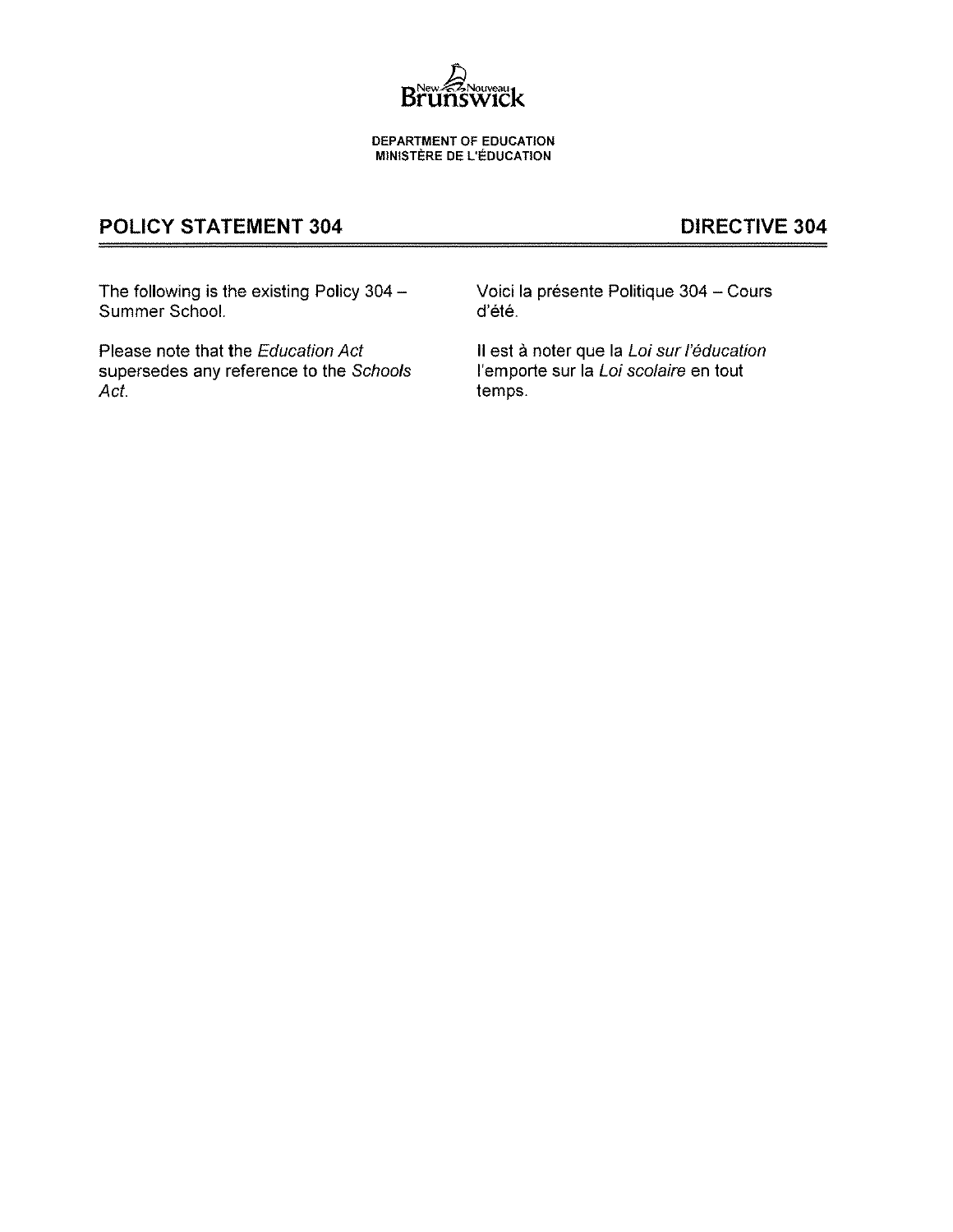# POLICY STATEMENT 304 DIRECTIVE 304

| <b>SUBJECT</b>   | <b>Summer School</b>                                               | <b>OBJET</b>                     | Cours d'été                                                       |
|------------------|--------------------------------------------------------------------|----------------------------------|-------------------------------------------------------------------|
| <b>EFFECTIVE</b> | March 4, 1980                                                      | <b>PRISE D'EFFET</b> 4 mars 1980 |                                                                   |
| <b>REVISED</b>   | June 1994                                                          | <b>RÉVISÉE</b>                   | Juin 1994                                                         |
| <b>AUTHORITY</b> | Section 4 - Schools Act and<br>Section 42 - Regulation (84-<br>51) | <b>AUTORITÉ</b>                  | Article 4 - Loi scolaire et<br>Article 42 - Règlement (84-<br>51) |
| <b>PAGE</b>      | $1$ of $6$                                                         | <b>PAGE</b>                      | $1$ de $6$                                                        |

## PURPOSE BUT

This policy alms to provide guidelines for the provision of summer courses. Such courses may be provided in <sup>a</sup> school district in order that students of grades 9-12 in that district may complete courses needed for promotion.

- $\mathbf{L}$ PROGRAMME
	- a. Courses may be provided In grades 9-12 inclusive.
	- b. Courses offered at public school summer schools shall be those approved by the Department of Education.
	- c. Course outlines shall be prepared by each teacher and presented for the approval of the summer school director.

La présente directive vise à dégager une orientation sur les cours d'été qui peuvent être offerts dans un district afin que les élèves des niveaux 9 <sup>a</sup> 12 puissent terminer les cours nécessaires pour fins de promotion.

# POLICY POLICY PRINCIPE

#### $\mathbf{L}$ PROGRAMME

- a. Les cours pourront être offerts aux élèves de la  $9^{\circ}$  à la 12<sup>°</sup> année.
- b. Le ministère de l'Éducation doit approuver les cours offerts dans le contexte des cours d'été de l'enseignement public.
- c. Chaque enseignant doit élaborer les grandes lignes de ses cours et les soumettre à l'approbation de la direction des cours dété.

v-v

### MINISTER - MINISTRE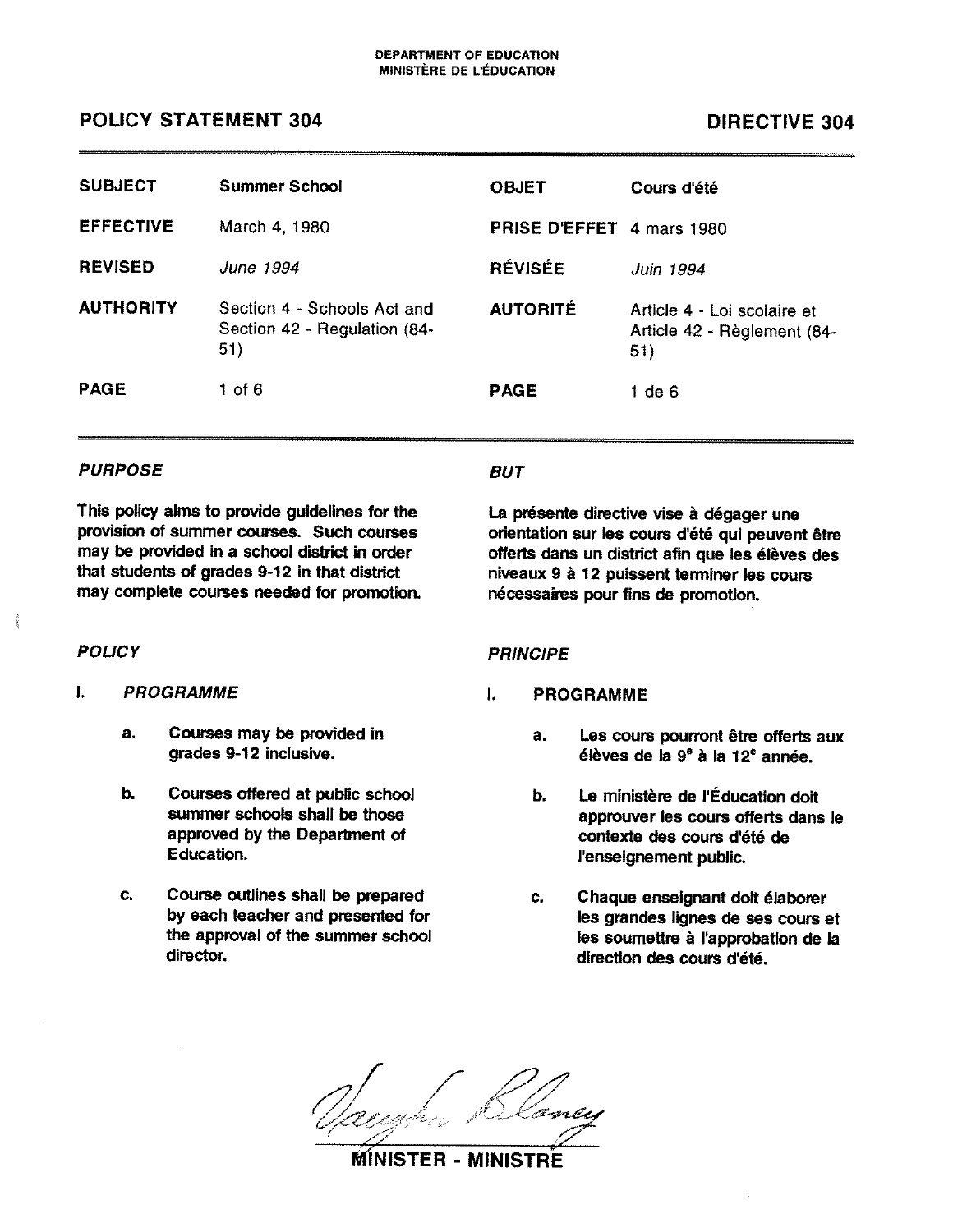- d. Provision shall be made for four hours of instruction per day for five days each week during <sup>a</sup> five week period.
- e. PupIls shall be in <sup>a</sup> learning situation two hours per Subject per day.
- f. A comprehensive repor<sup>t</sup> of the summer school programme shall be submItted to the Minister by each School District operating a summer school, at the end of the summer school session, and not later than August 31.
- 

Any pupil of Grades 9 to 12 inclusIve, to be enrolled in <sup>a</sup> summer school, must have:

- a. <sup>a</sup> grading average, in the subject concerned, not less than 10 per cent below the grading requirements of his school, and;
- b. the written approval of the principal of his school.
- Ill. TEACHERS
	- a. Teachers shall be licensed for the Province of New Brunswick
	- b. It Is recommended that the minimum teacher/pupil ratio be 1:20, based on the total number of teachers, including the director, employed at the summer school.
- d. Les cours sont offerts a raison de quatre heures d'enseignement quotidien, cinq jours par semaine pendant une période de cinq semalnes.
- è. Les élèves sont en classe deux heures par matiere chaque jour.
- f. Chaque conseil scolaire qui administre des cours d'été dolt soumettre au Ministre un rappor<sup>t</sup> complet du programme à la fin des sessions au plus tard le 31 août.
- II. PUPILS II. ELEVES

Afin de s'inscrire à un cours d'été, tout élève de 9<sup>e</sup>, 10<sup>e</sup>, 11<sup>e</sup> et 12<sup>e</sup> année doit avoir:

- a. obtenu une note dans Ia matlére concernée de pas moins de 10% de Ia note exigée par son école et;
- b. l'autorisation écrite de la direction de son école.
- iii. ENSEIGNANTS
	- a. Les enseignants dolvent étre des enseignants brevetés par Ia province du Nouveau-Brunswick.
	- b. Il est recommandé que le rapport minimal élèves/enseignant soft 1:20, base sur le nombre total d'enselgnants, <sup>y</sup> compris Ia direction employée aux cours d'été.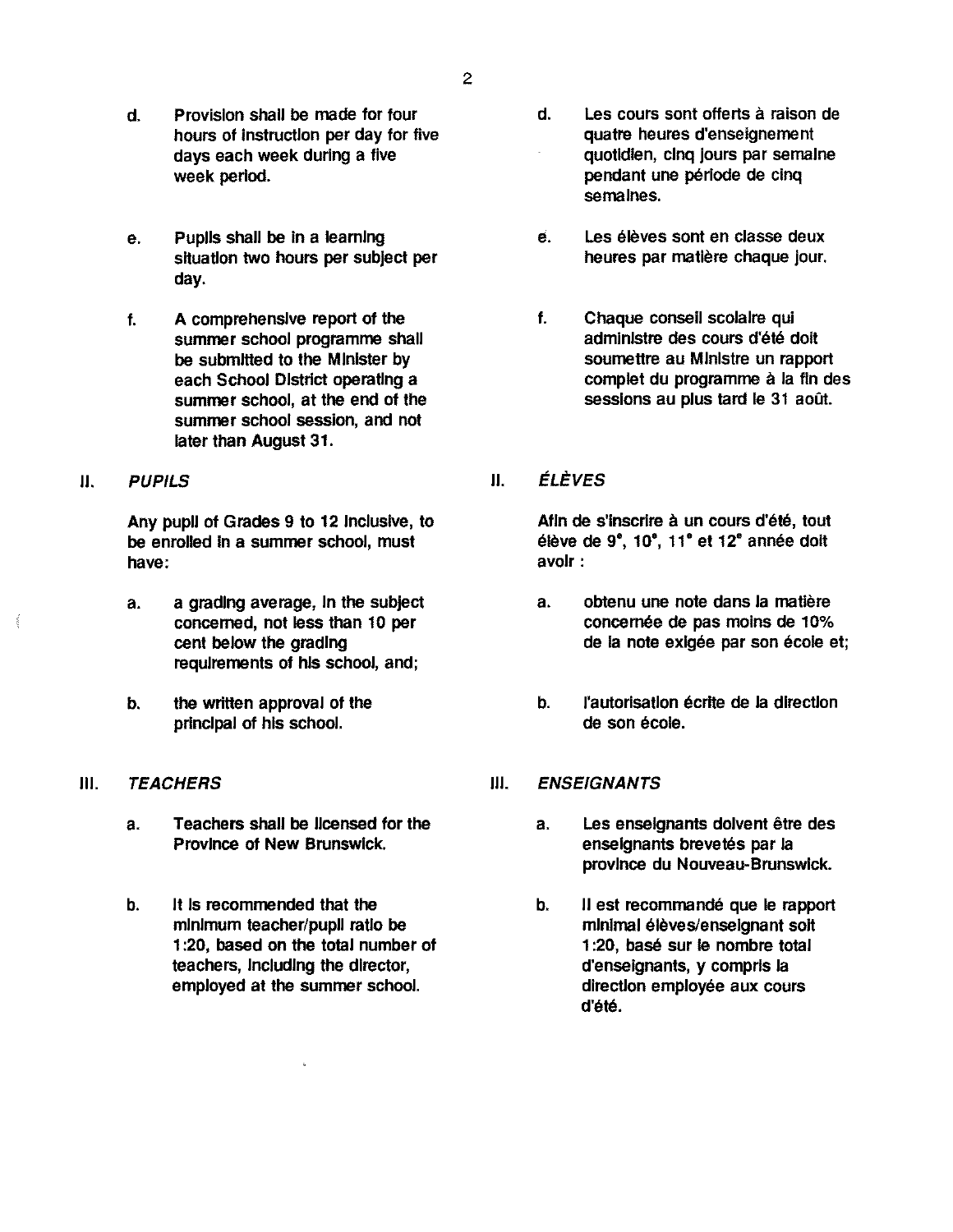- - a. Teachers who teach full-time (4 hours) at <sup>a</sup> summer school shall be paid 80 per cent of five weeks' salary as per the current salary schedule provided by the Collective Agreement between Board of Management and the New Brunswick Teachers' Federation.
	- b. Salaries of teachers not teaching full-time will be prorated.
	- c. A summer school director shall receive, in addition to the remuneration Identified in (A), <sup>a</sup> responsIbility allowance at the rate of \$30.00 per teacher supervised, with a minimum allowance of \$500.00 and <sup>a</sup> maximum allowance of \$800.00.
	- d. Summer school Instructors will not receive salary for days lost due to illness.

### V. ADDITIONAL ITEMS

a. Tuition

Pursuant to Section 42(2) Regulation 84-51 under the Schools Act, no tuition fees will be paid at any public school summer school In New Brunswick.

# IV. SALARIES IV. TRAITEMENTS

- a. Les enseignants à plein temps (4 heures) des cours d'été toucheront 80% de leur traitement de cinq semalnes conformément a l'échelle des traitements en vigueur de Ia convention collective entre le Conseil de gestion et Ia Federation des enseignants du Nouveau-Brunswick.
- b. Le traitement des enselgnants à temps partlei sera fixé au prorata.
- c. La direction des cours d'été recoil, en sus de la rémunération précisée en (A), une allocation de responsabilité de 30\$ par enseignant sous sa surveillance et une allocation mlnimale de 500\$ et une maxlmale de 800\$.
- d. Les enseignants des cours d'éte ne sont pas rénumérés pour les jours manqués pour cause de maladie.

### V. CLAUSES SUPPLEMENTAIRES

a. Frais de scolarité

Selon l'Articie 42(2) du Règlement 84-51 de Ia Lol scolaire, nulle école ne doll percevoir de frais de scolarité pour des cours d'été offerts dans les écoles publiques du Nouveau-BrunswIck.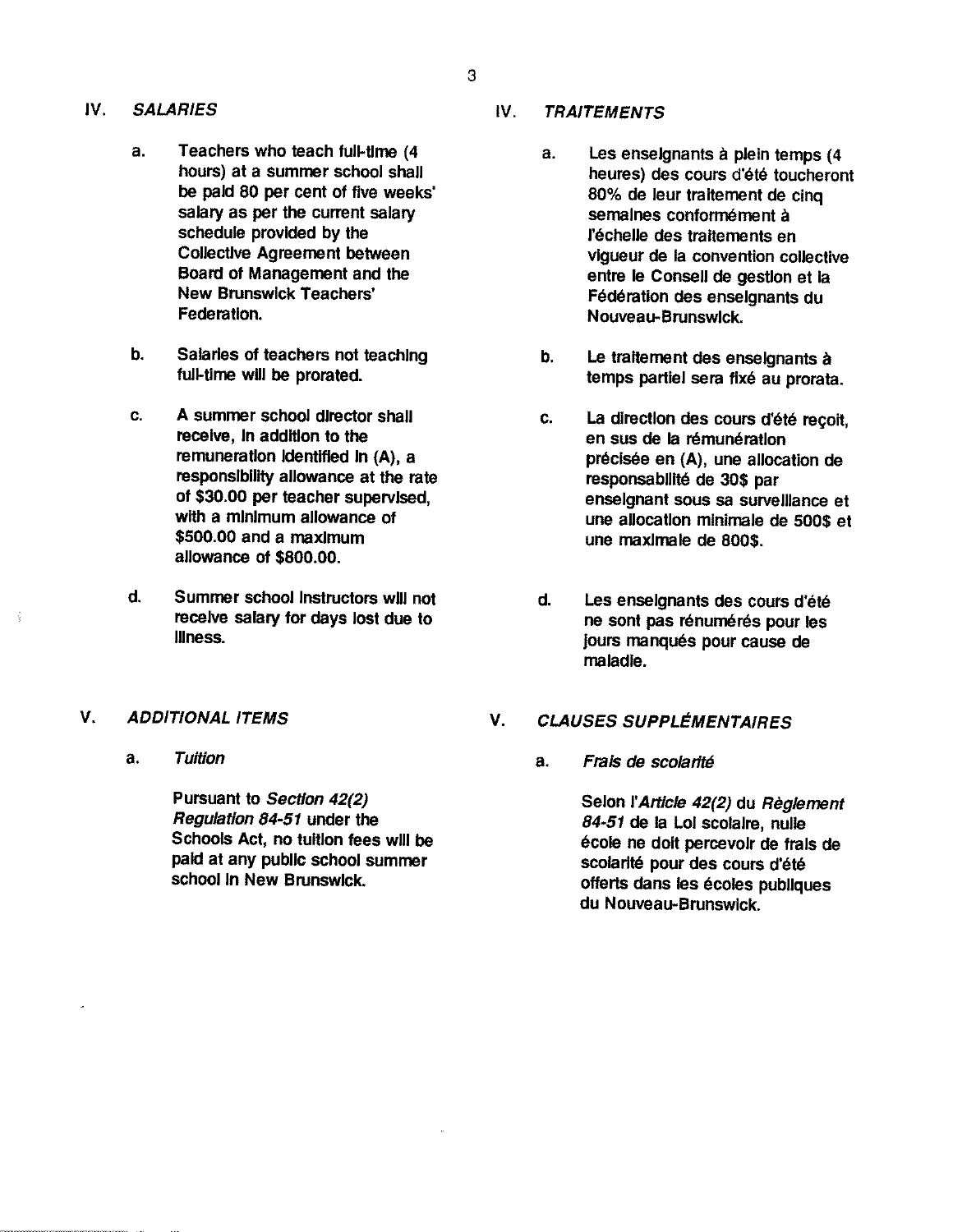4

#### b. Role of District Superintendent

As the chief educational officer for the School Board, the Superintendent has general oversight of the summer school programme. He is responsible for forwarding, on behalf of the school board, <sup>a</sup> summer school application to the Department of Education. He is responsible for arranging with the school board for the appointment of <sup>a</sup> director and staff of the summer school, for the organization of the summer school programme, for the accomplishing of administrative procedures preparatory to the opening of summer school, and for submitting such reports as may be required by the Department of Education. His relationship with the summer school director is similar to his relationshIp with the school principals of his superintendency.

c. Role of Summer School Director

The summer school director is responsible for the efficient operation of the school during the five week session, for such preliminary administrative details as may be delegated to him by the Superintendent, for preparing such records and reports as may be required at the end of the summer session.

d. Staff Selection

The selection of staff is the responsibility of the school board, and wili be based on need as recommended by the District Superintendent and the summer school director. it is recommended that the minimum teacher/pupil ration be 1:20.

b. Rôle de la Direction générale

En tant qu'agent principal de i'éducation auprés du conseii scolaire, la direction générale exerce une tuteile sur ie programme des cours d'été. Elie <sup>a</sup> Ia responsabilité, au nom du conseli scoiaire, de faire parvenir au ministère de l'Éducation la demande d'implantation des cours d'été. Elle a aussi celle d'aider le consell scolaire à nommer la direction et le personnei des cours d'été, à organi<mark>ser le program</mark>me des cours, a executer las directives administratives preparatoires au debut des cours et à présenter les rapports pouvant être exigés par le ministere de rEducation. Ses responsabilités envers la direction des cours d'été sont sembiables a celies établies avec les directions d'écoles sous sa juridiction.

c. Rôle de la direction des cours d'été

> La direction des cours d'été est responsable de ia bonne marche de l'école durant la session de cinq semaines, des modaiités admlnistratives preiiminaires déléguées par la direction générale ainsi que de Ia preparation des bulletins et des rapports requis a Ia fin de Ia session d'été.

d. Selection du personnel

Le consell scolaire est responsable de Ia selection du personnel qui sera fondée sur les besoins definis par Ia direction générale et la direction des cours d'été. On recommande que le rapport minimal élèves/enseignant soft fixé a 1:20.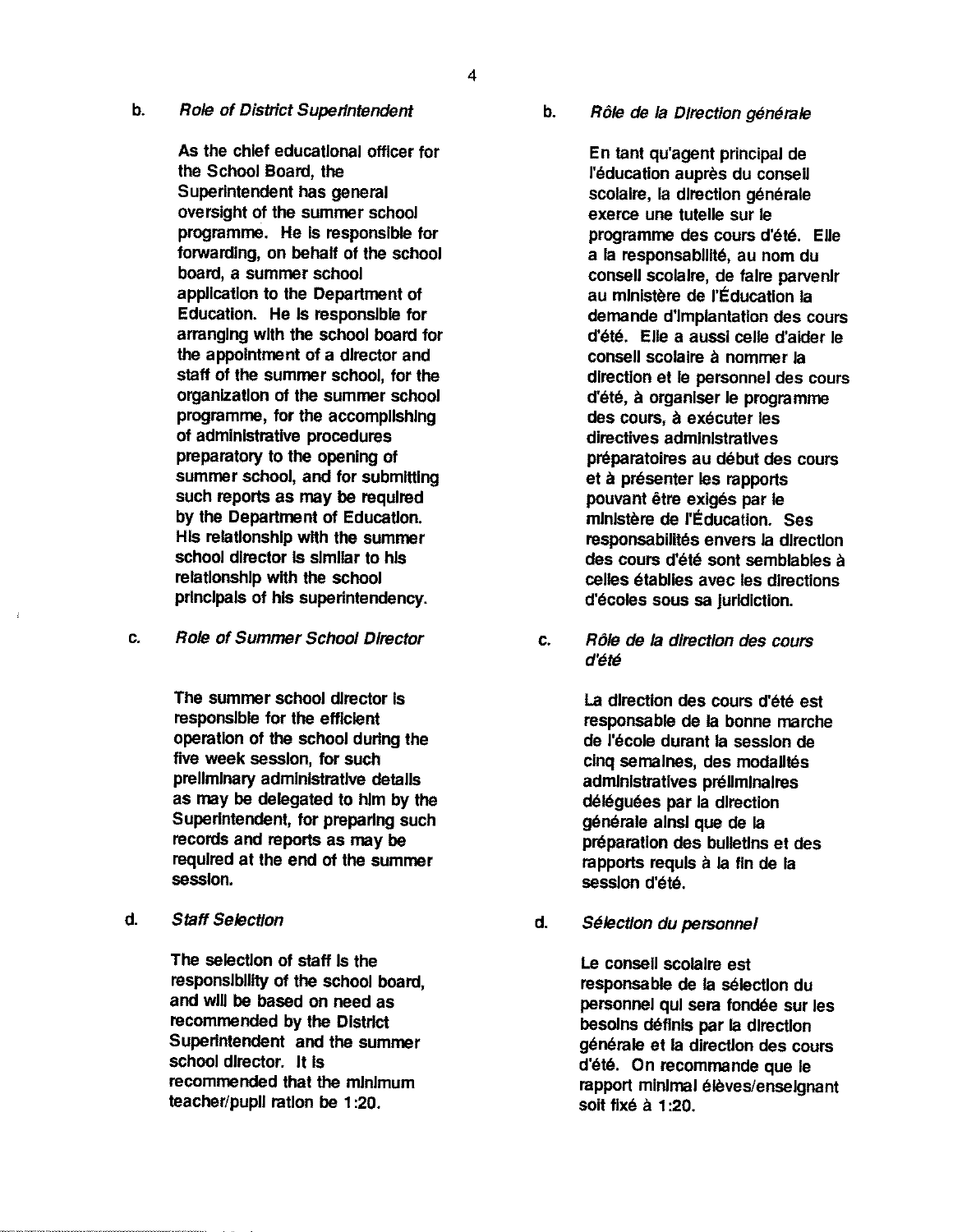e. Staff Teaching Assignment

A summer school teacher should not be involved In the teaching of more than two subjects In any two-hour session.

Textbooks shall be provided by the school district as determined by Section 27(c) of Regulation 84-51 under the Schools Act.

#### g. Financial Administration

All costs applicable to public summer school shall be funded and accounted for In accordance with generally accepted accounting principles.

No school district shall conduct <sup>a</sup> public summer school programme if the funding of the programme contributes to <sup>a</sup> deficit situation or If the school board is carrying a deficit from the previous school year.

### h. Transportation

Transportation of summer school pupils, where necessary, must be arranged by the District Superintendent of Schools with the Transportation Supervisor of the Department of Education, and written approval of transportation arrangements must be obtained.

**enseignants** e. Attribution des cours aux

> Un enseignant de cours d'été ne dolt pas enseigner plus de deux matléres durant une session de deux heures.

f. Textbooks f. Manueis scolaires

Conformément à l'Article 27(c) du Règlement 84-51 établi en vertu de Ia Loi scolalre, le conseli scolaire dolt foumir les manuels scolalres.

g. Administration des fonds

L'on doit justifier, en conformité avec les principes de comptabilité genéralement reconnus, l'aliocatlon des fonds aux cours d'été des écoles publiques.

Aucun conseii scolaire ne dolt organiser un programme de cours d'été dans une école publique, si le programme contribue à créer une sltuatlon déficltaire ou Si le consell scolalre <sup>a</sup> connu un deficit au cours de l'année scolaire précédente.

h. Transport

La direction générale du district et ie surveillant provincial du Transport scolaire au mlnistére de l'Éducation doivent organiser au besoin le transport des éleves frequentant les cours d'été et le conseil scolaire doit obtenir au préalable une autorisation écrite pour le transport des élèves.